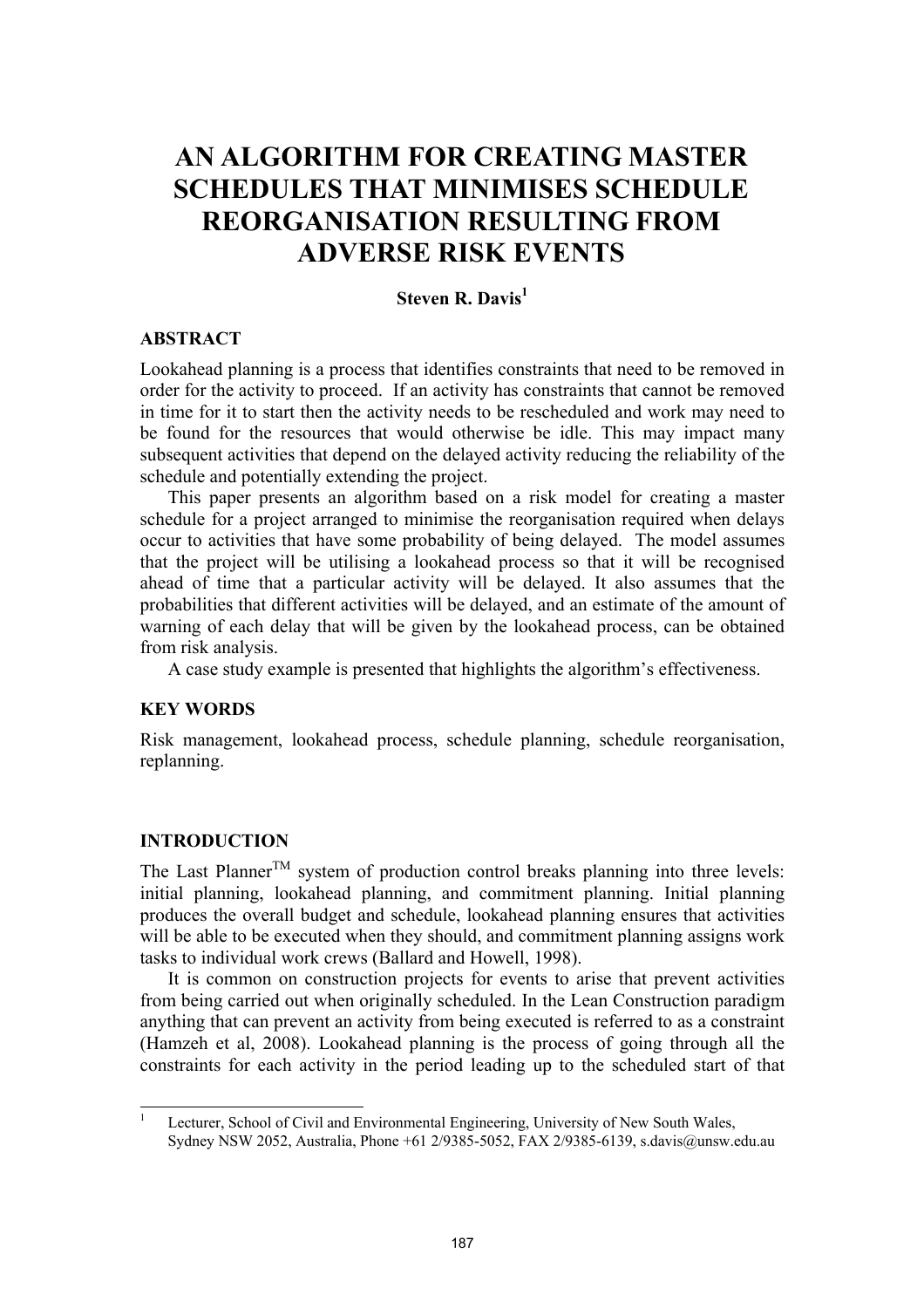activity and resolving or removing each one. If an activity has one or more constraints that have not been removed by the time it is scheduled to start it will not be ready for commitment planning and so cannot be started. This creates two problems: firstly different work needs to be found for work crews that would have been allocated to the unavailable work, secondly other activities may not be able to start until the delayed activity has finished. This flow on effect will reduce the reliability of the schedule as more activities need to be rescheduled, and may potentially extend the duration of the project.

Ideally a well run lookahead process would recognise ahead of time that a constraint is not going to be removed in time. This gives advance warning to the managers to take action. This action needs to address the two problems of the delay by making other work ready for the work crews that would otherwise have nothing to do (referred to as workable backlog in Lean Construction terminology, Ballard, 1997), and replanning other parts of the project to bring it back on schedule and keep the reliability of the schedule high.

This paper presents an algorithm based on a risk model for creating/selecting a master schedule for a project that is arranged in such as way as to maximise the ability of managers at later times to rearrange the schedule with minimum effect on the planning reliability of later activities and on the overall project duration. In this model it is assumed that a risk management exercise executed before the schedule is created has identified risk events that have some likelihood of preventing the removal of certain constraints during the lookahead process. Planning reliability is preserved by ensuring that after replanning every activity still has sufficient time for its lookahead process.

With regard to the initial planning stage Lean Construction differentiates between master scheduling and phase scheduling (Ballard and Howell, 2003). The algorithm proposed here can be used at either or both stages.

## **MODEL**

#### **GENERAL CONCEPT**

With the ubiquitous understanding of the critical path method (CPM) many managers think of their project in terms of predecessor to successor relationships, even though many of these relationships are really resource limited non-concurrency relationships (Huber and Reiser, 2003). For example the electrical work on the first floor needs to be completed before the electrical work on the second floor because there is only one electrical crew to do the work. However, when something happens to delay the start of the electrical work on the first floor the manager will recognise that this is not a hard constraint and that the work on the second floor can be done first, with the first floor being done later. Of course there are many more constraints on the project that need to be considered. For example the plumber also needs to do work on the first and second floor, and both trades are more productive when they have exclusive access to a particular working space. Therefore simple reorganisations as above may turn out to be not so simple at all.

This leads to the situation where a delay in an activity may lead to modification of the project CPM network in order to bring the project back on schedule. The danger of doing this is that reorganising the project schedule like this can play havoc with the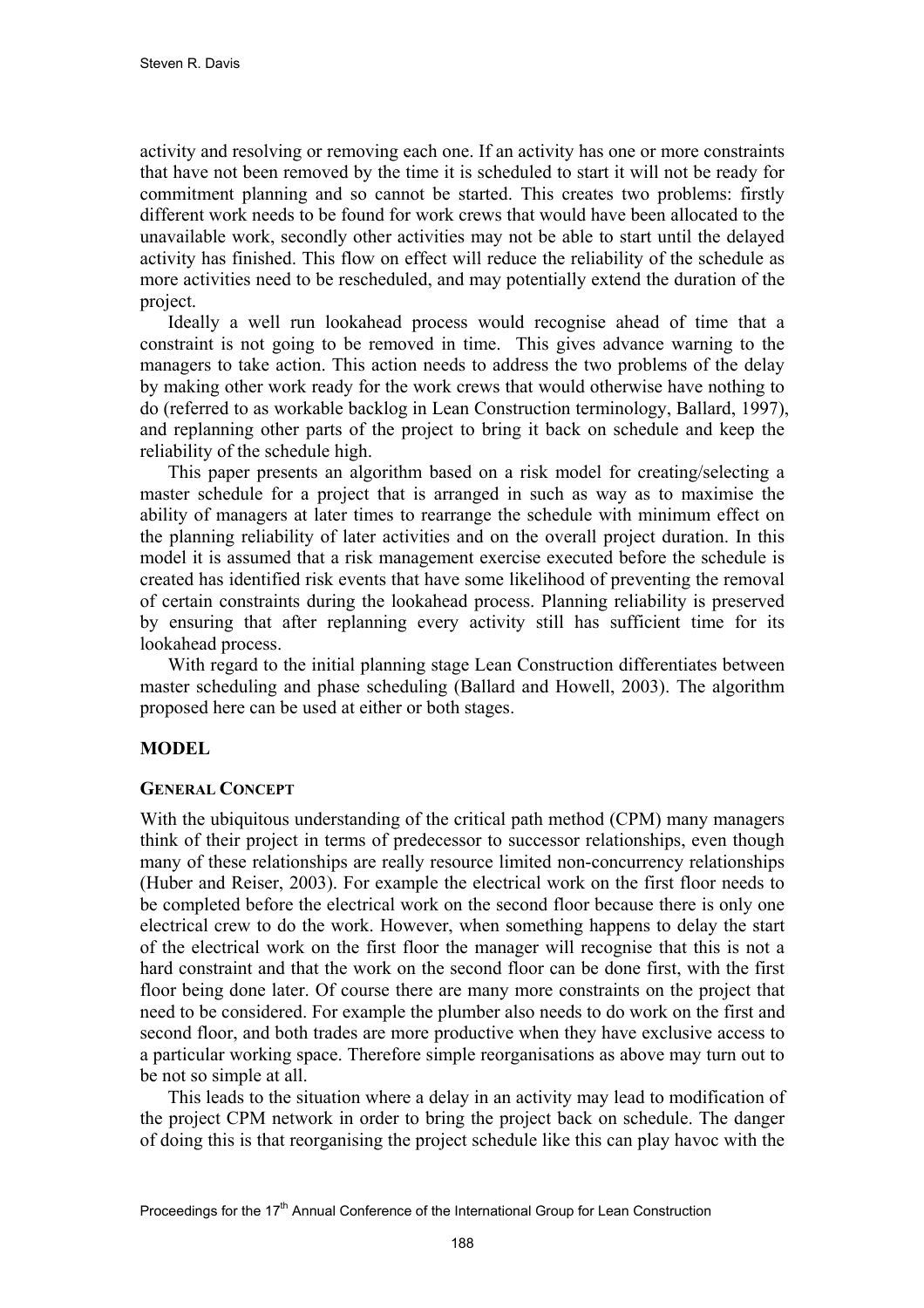An Algorithm for Creating Master Schedules That Minimises Schedule Reorganisation Resulting from Adverse Risk Events

reliability of the schedule. Scheduling activities earlier may not leave enough time for removing their constraints. Scheduling other activities later may upset the resourcing plans of subcontractors unless an equivalent amount of work is scheduled earlier to take their place.

What the algorithm proposed in this paper does is to look at all possible predecessor successor networks that fit the hard predecessor to successor, resource and exclusive access to location constraints and chooses the one that gives the most flexibility to deal with the sort of network modifications mentioned above with the minimum repercussions. Since it uses data from a risk assessment exercise the flexibility is provided where it is more likely to be useful. In doing this it considers the amount of notice required to perform the lookahead process on each activity and ensures that this amount of time is available.

#### **SPECIFIC DETAIL**

The underlying model assumes that a project will employ a lookahead process. Each work task will be examined over a period of weeks prior to its planned execution and during that period actions will be set in motion in order to remove constraints that would prevent the work task from being executed at the planned time. Thus, for each task there will be a minimum notice period defined that provides the time necessary for this process.

In addition it is assumed that for at least some of these work tasks that there are risks whereby the actions initiated will not be able to remove the constraints in time. It is further assumed that a risk assessment exercise is able to identify these risks and give an estimate of their likelihood of occurring, the length of the delay that they will cause to the start of the work task, and the amount of time before the work task is scheduled to start that it would be known whether or not the risk has eventuated.

Furthermore it is assumed that each work task can be performed by only one particular trade/crew and hence two tasks requiring the same trade/crew cannot be performed at the same time. Similarly tasks that occur in the same location cannot occur at the same time.

In order to determine the optimum schedule the algorithm begins by ordering all of the project activities into an activity list. All possible permutations of the activity list are determined. Predecessor to successor relationships are placed between successive pairs of activities so that the activity list forms one long chain. These relationships will be referred to as soft relationships. Each activity list is then tested for feasibility by ensuring that no chain of soft relationships violates any of the hard predecessor successor relationships and all activity lists found to be non-feasible are rejected.

Next each of the remaining long chains of soft relationships is condensed into a project network. This is done by starting at the beginning of the chain and examining each of the soft relationships in turn. If the successor in the soft relationship cannot occur at the same time as the predecessor because of a hard predecessor to successor relationship, or because the two activities both either require the same trade/crew or the same location, then the soft relationship will be left as is. Otherwise the relationship will be deleted and new relationships will be created between the predecessors of the predecessor and the successor, and the predecessor and the successors to the successor, see Figure 1.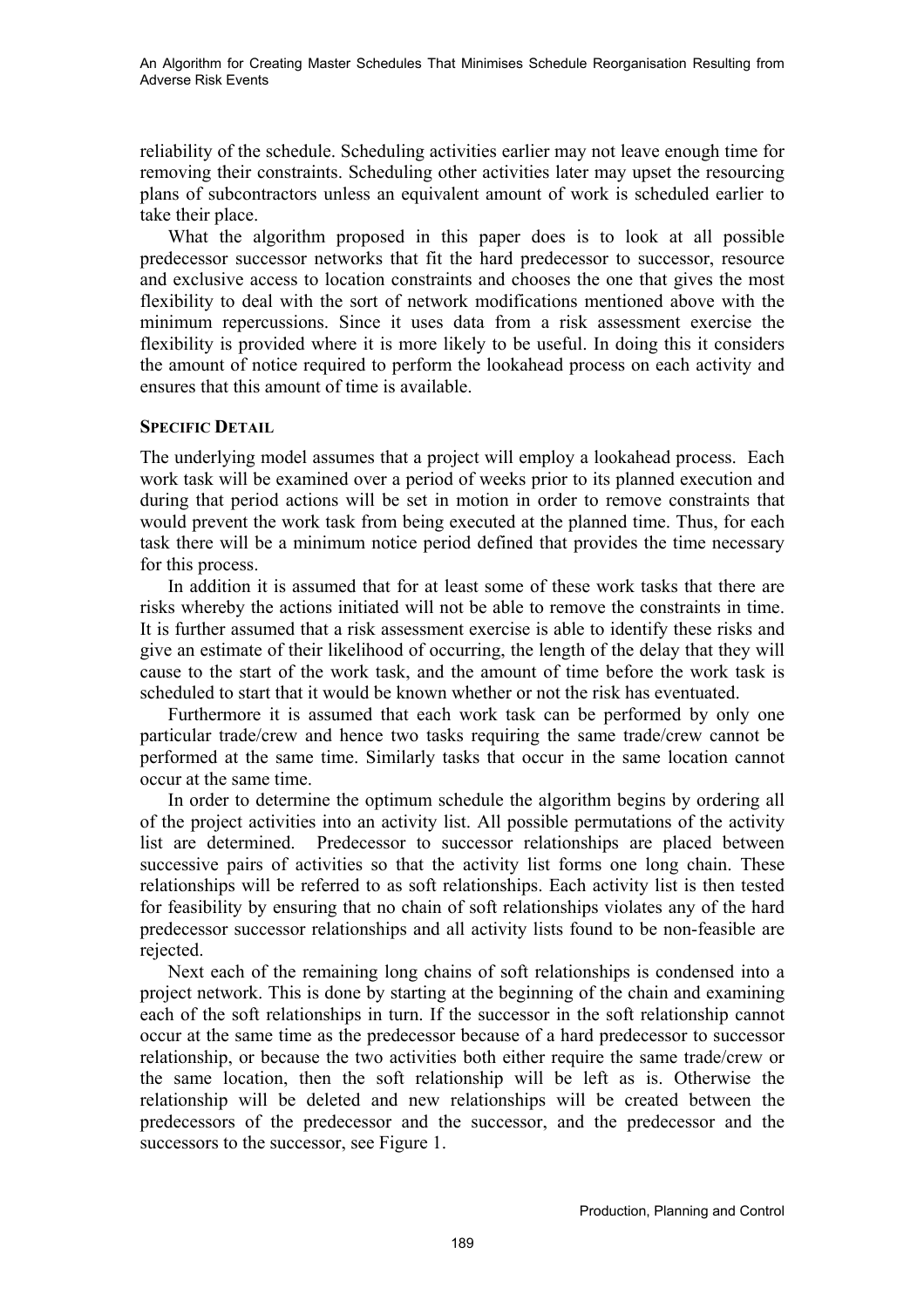

Figure 1: Condensing the Network when Tasks B and C can be Performed Simultaneously

The same result would have occurred in Figure 1 if the activity list was ordered ACBD as has occurred with ABCD. Therefore the network will be discarded whenever a link is broken like this if the predecessor has a higher activity index than the successor. This ensures that only one of the duplicates is retained for analysis. However, the schedules are not duplicates if one of the activities has a longer notice period for the lookahead process and that notice period will prevent its activity from starting at the same time as the other activity. In this case both networks need to be retained.

For each of the remaining networks a schedule is calculated based on the earliest start time for each activity. Note that these start times cannot be any sooner than the notice period required for the lookahead process. These schedules are guaranteed at this point to be at least semi-active following the language of Sprecher et al (1995).

Each activity will be considered to either be started or waiting. At the beginning of the schedule all activities will be considered to be waiting, and the set of started activities will be empty.

The algorithm then starts at the beginning of each schedule and steps through it day by day. For each day it firstly checks through each of the waiting activities to see if this is the point in time where it will be discovered whether or not a risk related to that activity has eventuated. If so then the risk will be removed from that permutation and two copies of the project will be created, one where the notice period of the activity is extended by the amount of delay caused by the risk and one where it isn't. For each of these projects the algorithm recurses to the point where all possible permutations of the activity lists are generated, except that this time only permutations of the waiting activities will be considered. Activities that have been already started are not considered in these permutations because the algorithm has already reached the point where those activities have been started and so they can no longer be rescheduled. The stepping through the schedules created by these permutations will continue from the current time rather than the start. On returning from this recursion the expected duration of the permutation will be set to the sum of the probability of the risk eventuating multiplied by the duration of the project where the risk delay has been added plus the probability of the risk not eventuating multiplied by the duration of the schedule where the risk delay was not added.

If at this point any activity is ready to start then it will be moved from the set of waiting activities to the set of started activities. The algorithm will then reduce the lookahead notice period of any activity that has entered its lookahead period by one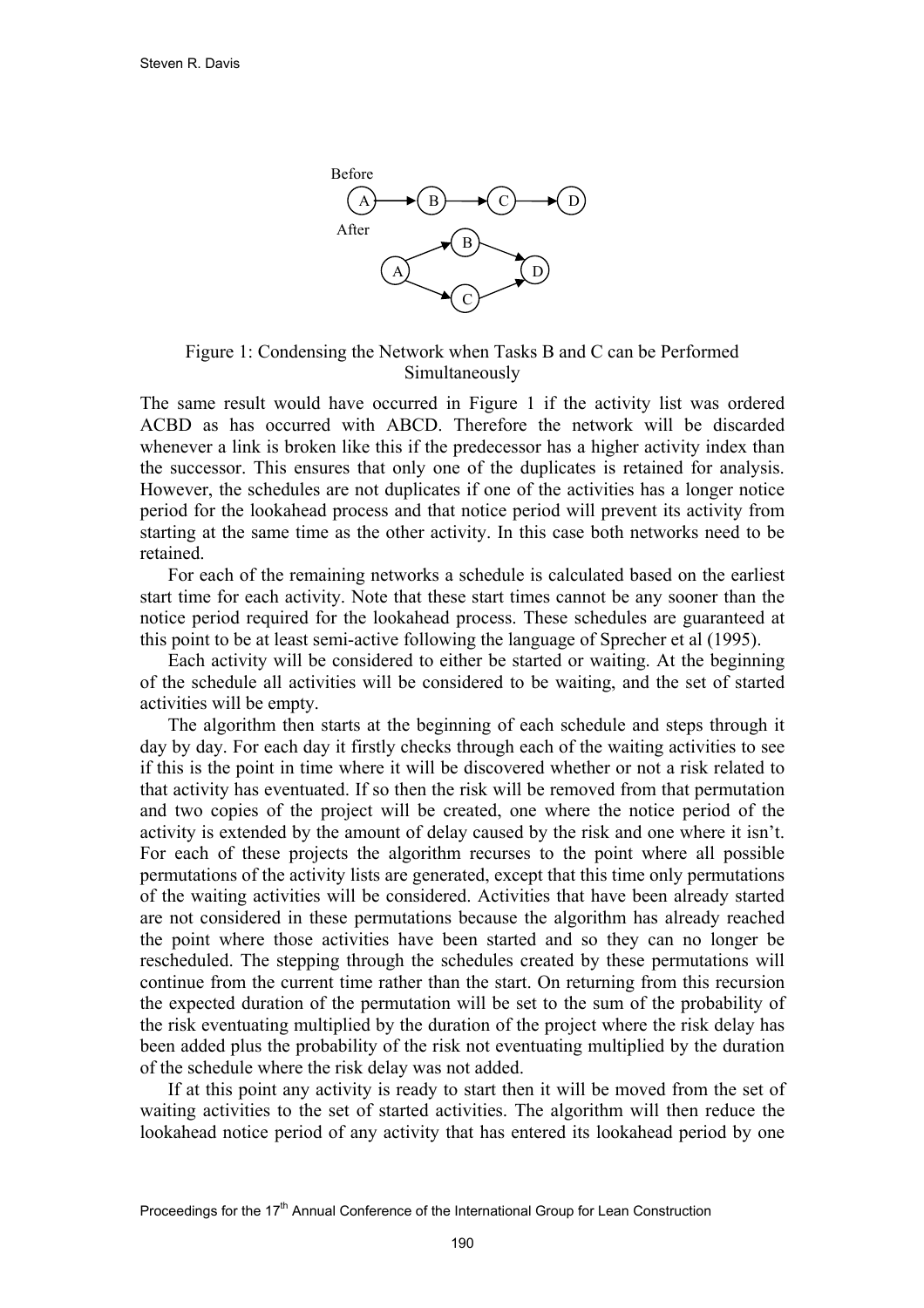An Algorithm for Creating Master Schedules That Minimises Schedule Reorganisation Resulting from Adverse Risk Events

day. Finally when the set of waiting activities is empty it will set the project duration for that permutation to be the finish time of whichever activity finishes last.

This algorithm has been implemented in Python 2.6 and the example in the following section executed on a PC with an Intel Core 2 duo CPU running Microsoft Windows Vista operating system.

#### **EXAMPLE**

In order to illustrate the algorithm an example project has been formulated. Details are given in Table 1 and Figure 1.

| <b>Activity</b> | Predecessors | <b>Trade</b> | <b>Floor</b>   | <b>Duration</b> | <b>Notice</b> | <b>Risk</b> |
|-----------------|--------------|--------------|----------------|-----------------|---------------|-------------|
| Struct-1        |              | Struct       | 1              | 5               | $\theta$      |             |
| Struct-2        | Struct-1     | Struct       | 2              | 5               | $\theta$      |             |
| Cure-1          | Struct-1     |              | 1              | 20              | $\theta$      |             |
| $Cure-2$        | Struct-2     |              | $\overline{2}$ | 20              | $\theta$      |             |
| Elect-1         | Cure-1       | Elect        |                | 5               | 10            | 5/0.2/5     |
| Elect-2         | $Cure-2$     | Elect        | 2              | 5               | 10            | 5/0.2/5     |
| Plumb-1         | Cure-1       | Plumb        | 1              | 5               | 15            | 10/0.2/10   |
| Plumb-2         | $Cure-2$     | Plumb        | $\overline{2}$ | 5               | 15            | 10/0.2/10   |

Table 1: Example Project for Illustration



Figure 1: Precedence Diagram for Example Project Showing Hard Logical **Constraints** 

The first four activities are not expected to have any risk and do not require a lookahead process. They essentially exist so that the rest of the project does not start in a vacuum. The latter four activities each require a notice period for their lookahead process and have a risk that might be discovered to have eventuated five days after their lookahead period starts.

For this example project there are 40,320 different permutations of activity list order. Of these only 140 permutations are feasible in that they do not violate any of the hard logical constraints. The condensing process discussed in the previous section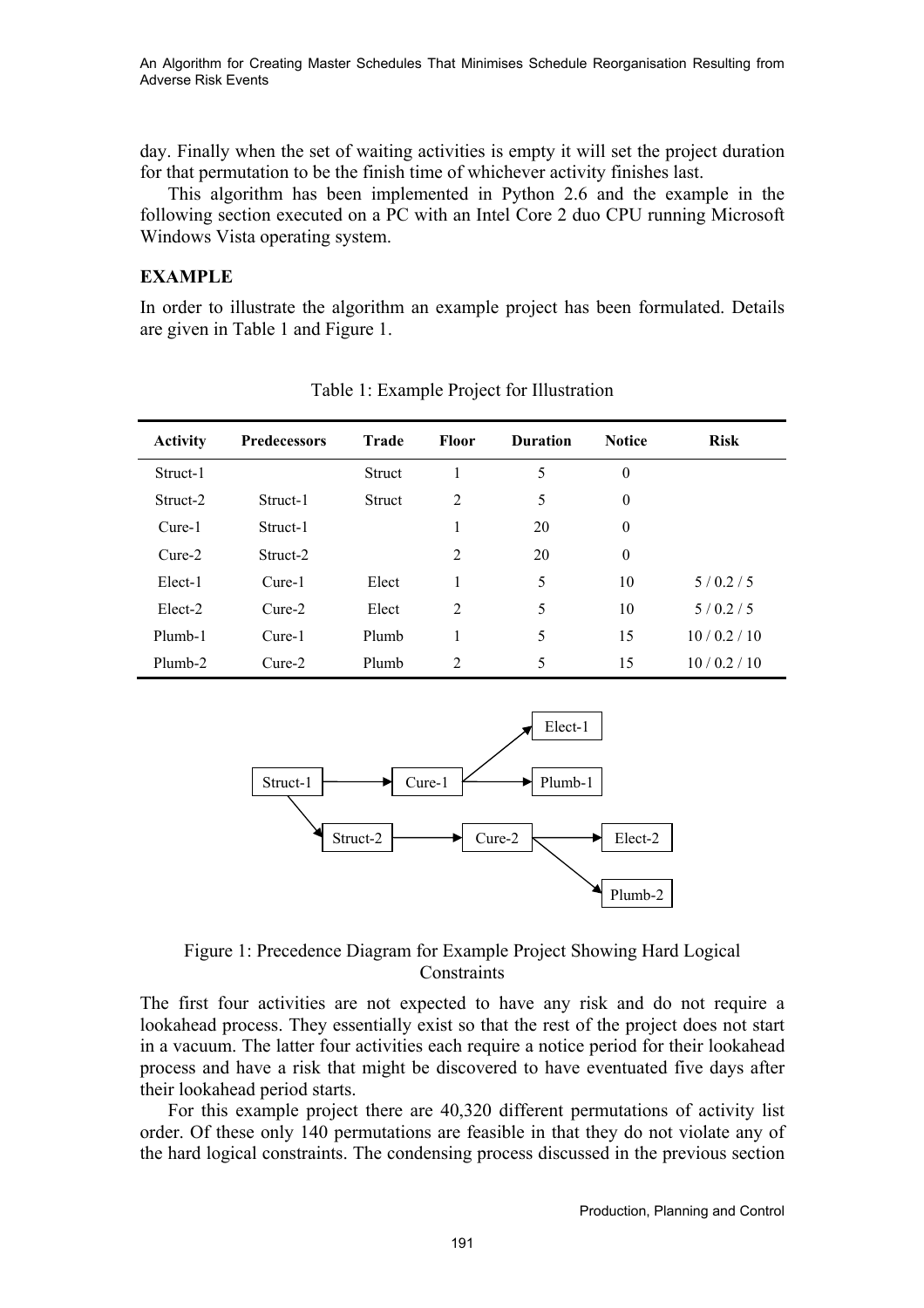eliminates all but 14 of these permutations. Four of the remaining 14 permutations create optimal schedules that will finish in 40 days if none of the risk events eventuate, six create schedules that will finish in 45 days and the remaining four create schedules that finish in 50 days. Figure 2 shows the four different 40 day optimum schedules, labelled A, B, C and D.



Figure 2: The Four Possible Optimum Schedules for the Example when Risks are Ignored. Each of these Takes 40 Days to Complete.

## **SINGLE RISK CASE**

In looking at the behaviour of the algorithm it is useful to consider what happens when less than the full complement of risks is present in the example. This enables the behaviour of the algorithm to be highlighted in simpler examples where it is easier to see.

If a delay of 5 days to activity Elect-1 is considered in isolation, with no delay to any of the other activities then schedule B could still be completed in 40 days since Elect-1 has 5 days of free float in that schedule, which is equal to the delay, while schedules A, C and D would take 45 days if the networks of soft links behind the original schedules are adhered to. However, for schedule A the project can still be completed in 40 days, without changing the start time of any other activities, if Elect-1 is delayed by 10 days instead of 5 to be executed after Elect-2 and concurrently with Plumb-2. Thus if either schedule A or schedule B is selected initially then all of the other work tasks can be carried out at their originally scheduled time, despite the risk of a potential delay to Elect-1, and without affecting the reliability of the remaining schedule.

Similarly if a delay to activity Plumb-1 is considered in isolation then selecting schedule C as the initial schedule will preserve the 40 day project duration. However, it would require changing to schedule B at the time it is discovered that the delay has eventuated if this occurs. At this point in time there is still plenty of time to schedule the notice periods and carry out the lookahead processes for all of the activities that have been rescheduled, and so the reliability of the plan can still be preserved.

Isolated delays to Elect-2 and Plumb-2 will delay the schedule no matter which schedule is used. For the delay to Elect-2 any schedule can be used and the project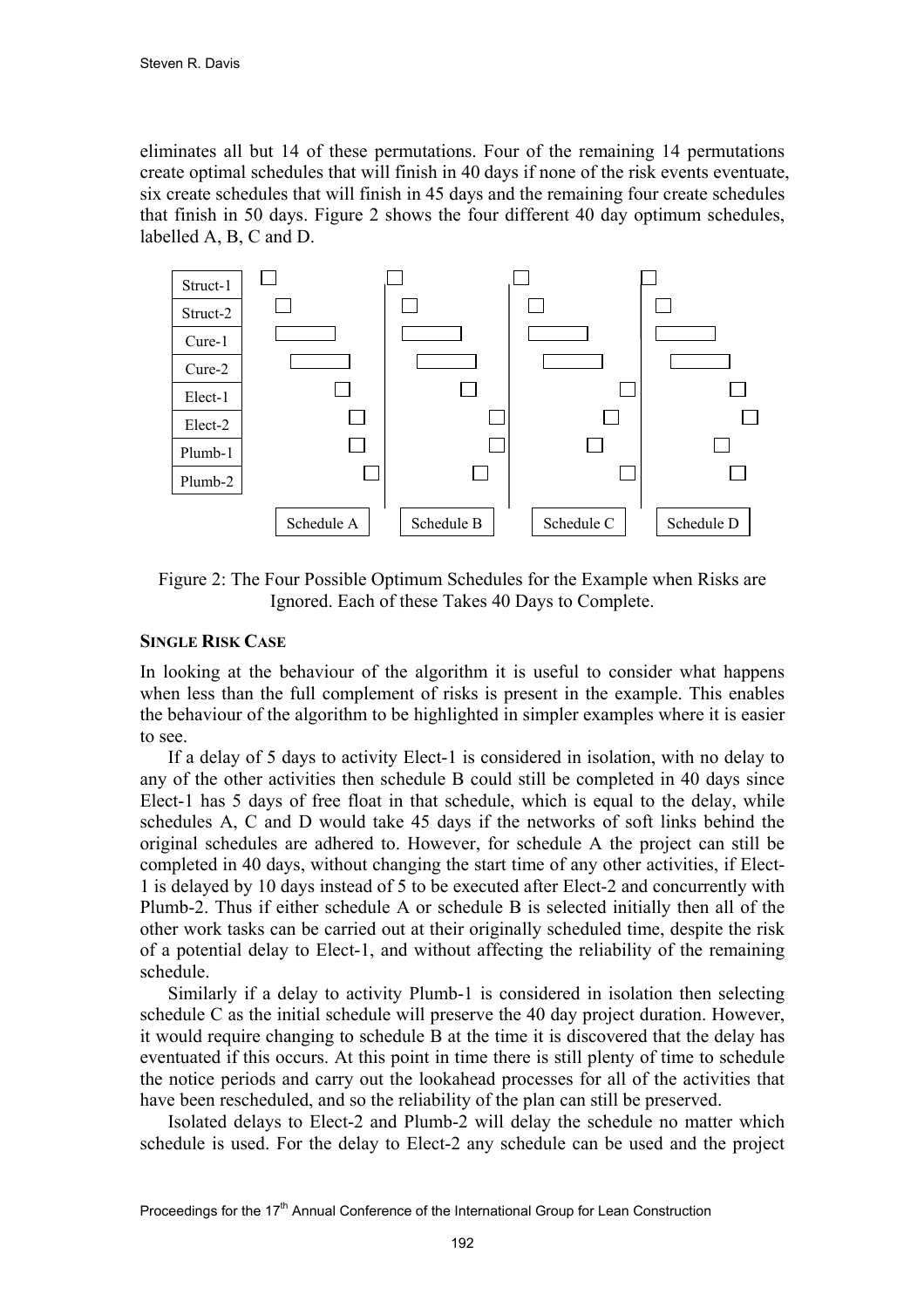will finish in 45 days. Disruption is not cased to other activities if Elect-1 is simply executed between time 40 and 45. However, if Plumb-2 is delayed then in order to finish the project within 45 days it is necessary that the project initially use schedule B or schedule D to ensure that Plumb-2 has entered the lookahead process early enough. Given that the example sets the probability of these risks as being 20%, the expected duration<sup>2</sup> for the project, if its only risk is a one of these second floor tasks, is 41 days.

## **DUAL RISK CASE**

The situation is more complicated in the case where two of the activities face risks of being delayed. If the risk is only to the first floor activities then the project can still be completed in 40 days by starting with schedule D, switching to schedule A if the delay to Plumb-1 occurs (this would be discovered at time = 15, giving plenty of time for the lookahead processes of the activities that are moved to earlier starting times), and delaying Elect-1 until time = 35 if it is delayed (in either the schedule A or schedule D case).

The worst two risk case occurs is if it is both of the second floor activities that might be delayed. Schedule B copes with this case the best. If Plumb-2 is delayed it will be discovered at time  $= 20$ , at which time Elect-2 can be rescheduled 5 days earlier to take Plumb-2's place, giving Elect-2 5 days free float to cover its own possible delay. In any of the situations where one or both of the Elect-2 and Plumb-2 is delayed the project duration will be 45 days. Thus the expected duration becomes 41.8 days. Starting with schedule D can achieve the same result, but with potentially more intermediate juggling, so is not preferred.

In any of the cases where only one activity on each floor is facing a potential delay then it is possible to select an initial schedule that will result in an expected duration of 41 days. Table 2 shows the various combinations with their preferred initial schedules.

| <b>Activities with Risk of</b><br>Delay | <b>Best Initial</b><br><b>Schedules</b> | <b>Expected</b><br><b>Duration</b> |
|-----------------------------------------|-----------------------------------------|------------------------------------|
| Elect-1, Elect-2                        | A or B                                  | 41                                 |
| Elect-1, Plumb-1                        | D                                       | 40                                 |
| Elect-1, Plumb-2                        | В                                       | 41                                 |
| Elect-2, Plumb-1                        | $C$ or $D$                              | 41                                 |
| Elect-2, Plumb-2                        | B or D                                  | 41.8                               |
| Plumb-1, Plumb-2                        | Ð                                       | 41                                 |

Table 2: Optimal Initial Schedules if Facing Two Risks

l  $2<sup>2</sup>$  In this paper expected duration will refer to mathematical expectation, ie the time weighted by the probabilities. In this case  $0.2 \times 45 + 0.8 \times 40 = 41$ . This gives what would be the average duration if the project could be executed a statistically large number of times.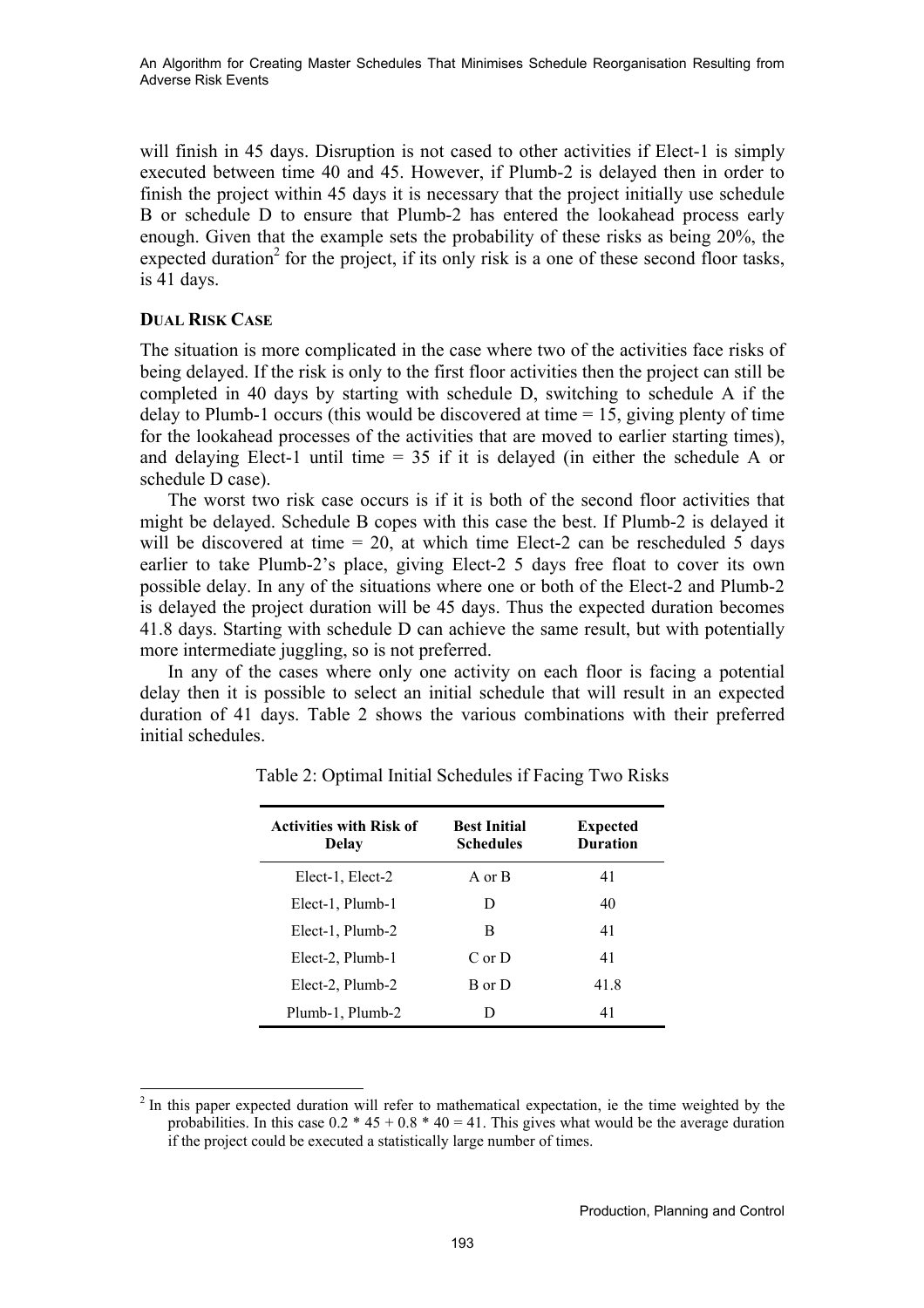## **COMPLETE EXAMPLE – FOUR RISK CASE**

The complete example, where it is possible that any combination of the four risk events may occur, has an expected duration of 41.8 days, the same as the worst dual risk case. In fact in the worst case the project still finishes in 45 days, despite all four activities actually being delayed. Details of the step by step rescheduling involved in this worst case are given in Table 3. Note that the particular decisions made in this case are not "locked in" until the particular delay is found to actually eventuate. Thus if Plumb-2 and Elect-2 are not delayed then different decisions made at the time these facts are found out can still lead to the project finishing in 40 days.

| Time | <b>Delay Discovered</b>                                | <b>Other Rescheduling</b> |
|------|--------------------------------------------------------|---------------------------|
| 15   | Plumb-1 from $25$ to $35$                              | Elect-1 from $30$ to $25$ |
| 20   | Plumb-2 from $30$ to $40$<br>Elect-1 from $25$ to $40$ | Elect-2 from $35$ to $30$ |
| 25   | Elect-2 from $30$ to $35$                              |                           |

Table 3: Optimal Rescheduling Sequence if All Four Risks Eventuate in the Complete Example. Initial Plan Is Schedule D.

This example shows that by examining all available options the algorithm presented in this paper can improve project outcomes. This would not have occurred if the project had simply been scheduled using schedule A, being the natural schedule to select given the presentation of the activities in Table 1.

## **DISCUSSION**

The case study example shows that the algorithm has the potential to improve planning reliability and project schedule outcomes by adding flexibility to the initial schedule. It does this in a slightly different way to the normal phase scheduling in Lean Construction. Part of the phase scheduling process involves allocating float to create particular buffers after activities that have a higher risk of not being completed in time (Knapp et al, 2006). The algorithm in this paper does something similar in that it tends to schedule risky activities earlier so that if they are delayed it has less impact on the project finishing time. In fact after scheduling activities using the algorithm it is still possible to add buffers in strategic places if desired.

The example presented here was not especially contrived to have the particular complex behaviour observed. It was simply used in testing and debugging the computer program and the author was pleasantly surprised to discover how effective the algorithm is at finding schedules that had the desired flexibility properties even in this simple case.

Even if the complete algorithm is not used as described here it would be possible to apply a simplified version after a delay occurs that causes a big impact on the schedule. This simplified version would not consider all of the risk events, but would simply sort through all of the possible schedules to find the best way to resolve the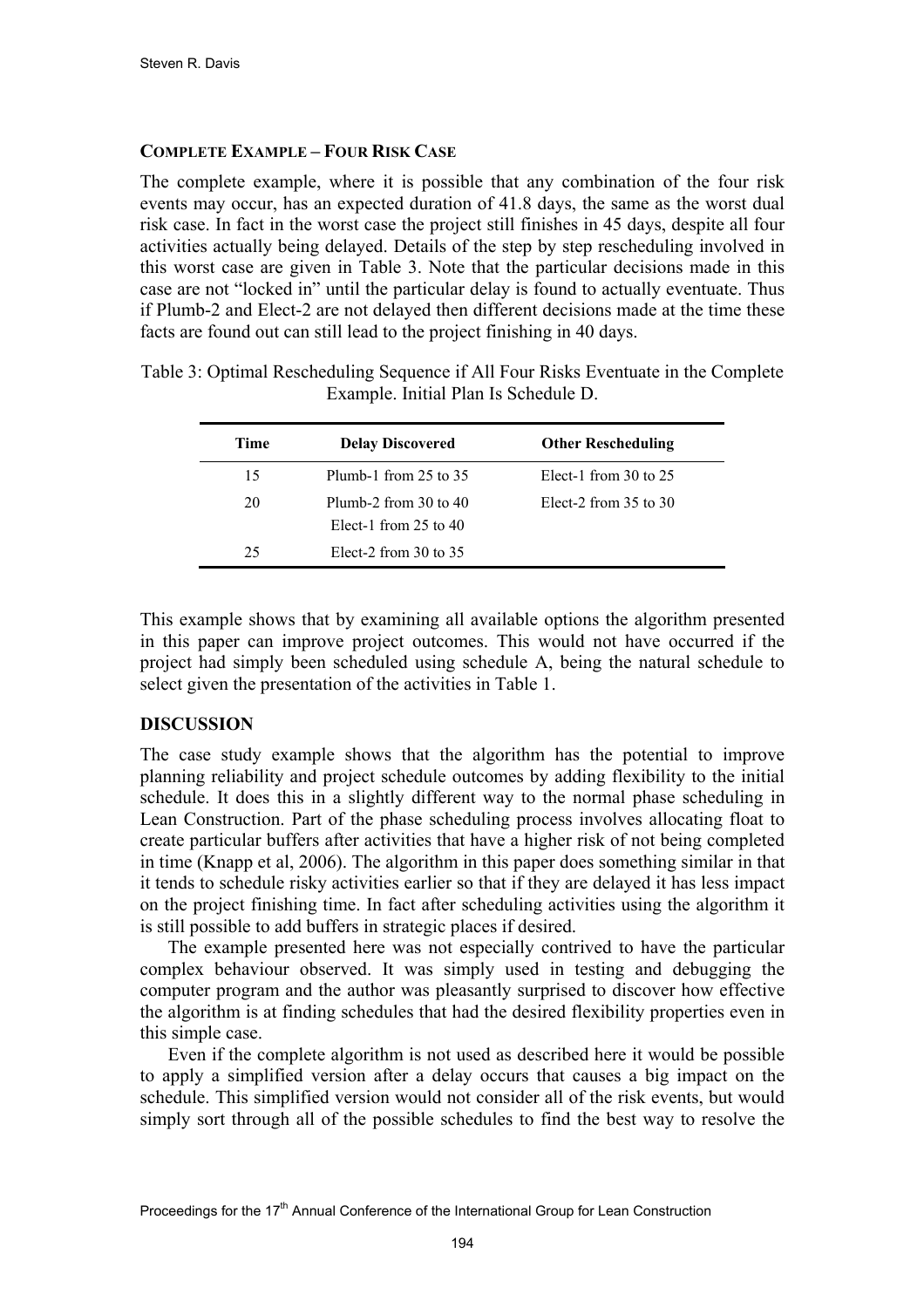current crisis. It could still insist that no activities are scheduled that do not have sufficient time for their lookahead process.

An argument that could be presented against using the algorithm is that the problem could be solved by extending the lookahead periods for the risky activities so that there is always plenty of time for removing constraints. This many not be appropriate in certain circumstances. For example, one type of constraint that needs to be removed is ensuring the availability of resources to do the work. It may not be possible to schedule this too far ahead as these resources may be used on multiple projects and creating too rigid a schedule too early may decrease planning reliability instead of increasing it. Another issue is that it is assumed that the risk events being guarded against by the algorithm are unlikely. Therefore having extra time in the lookahead process for most of the activities will be unnecessary, and will come with the disadvantage that the lookahead process itself will have much more work in process, making the job of the planner more difficult.

Finally in order to use this algorithm a risk management exercise needs to be carried out initially. The very act of identifying risks is likely to lead to actions being taken to eliminate or mitigate these risks anyway. This will have a direct improvement on the reliability of the planning process.

## **FURTHER WORK**

The algorithm as presented here is in an early stage of development. Improvements being considered include:

Improving the algorithm so that it can handle larger projects. Currently each schedule is calculated each time it is needed. Methods of caching schedules should be able to reduce execution time considerably allowing the computer implementation to handle much bigger projects.

More focus on continuous work flow for crews. Currently the only objective implemented in the algorithm is to minimise expected duration, while still allowing all activities to have sufficient time for their lookahead processes. Some form of penalty function could be introduced to schedules that do not provide continuous workflow for all crews.

Effect of activities taking more or less time than expected. The current implementation assumes that variability in task execution times will be dealt with at the commitment planning and lookahead planning stages. However, the algorithm could be modified to consider these types of delays/speed ups.

Division of float amongst activities to create buffers. The algorithm currently schedules activities to start at their earliest times based on the hard predecessor relationships, resource constraints and access to location constraints. This could be changed to explore the part of the solution space where buffers are inserted after risky activities

Conversion of semi active schedules into active schedules. The condensing process used by the algorithm to convert the chain of activities arising from each permutation into a useable schedule only generates semi-active schedules. Sprecher et al (1995) describes how active schedules can be created from semi-active schedules by "globally left shifting" activities. This may lead to better schedules in some instances.